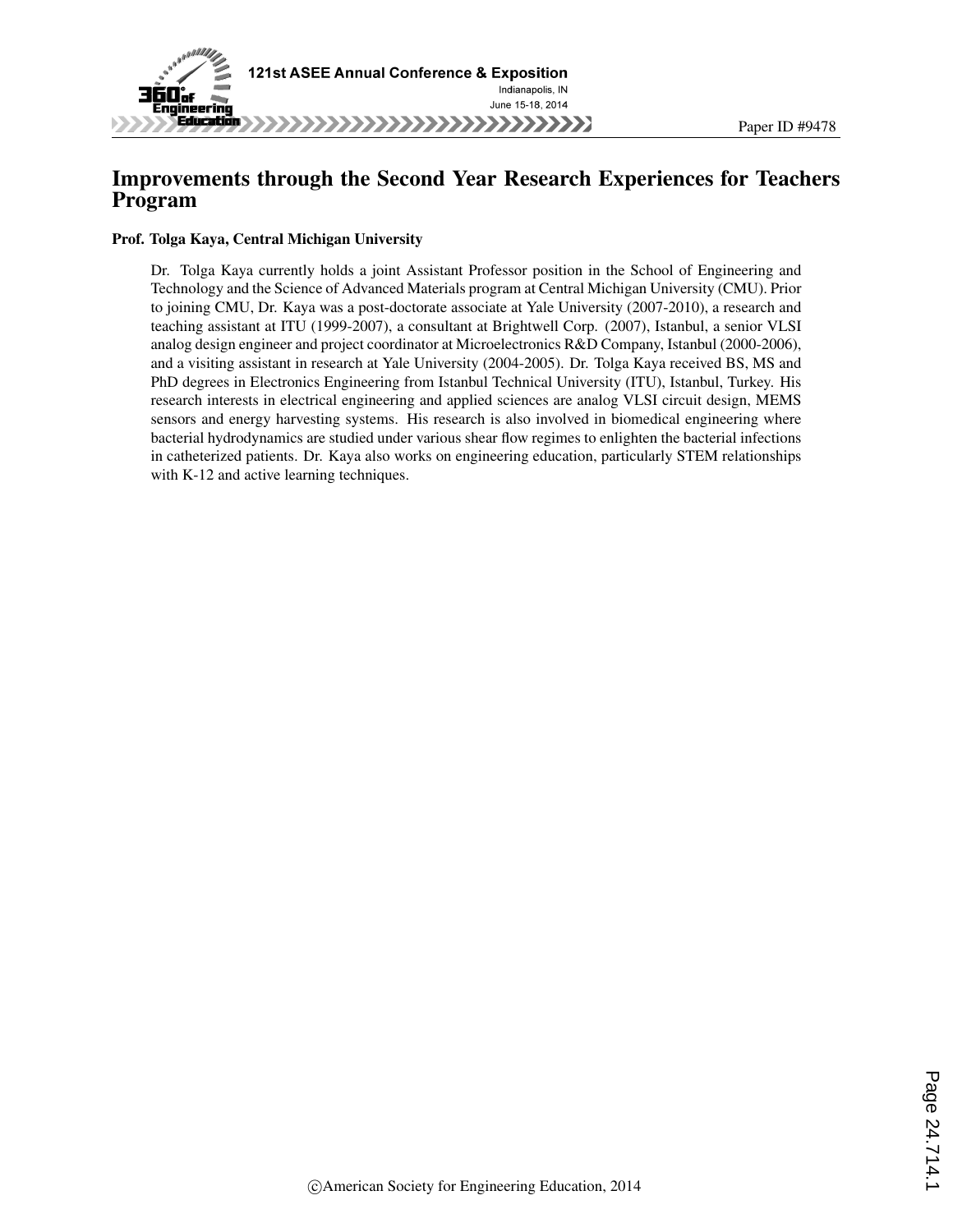# **Improvements through the Second Year Research Experiences for**

# **Teachers Program**

# **Abstract**

We have successfully finished our second summer in our National Science Foundation (NSF) supported Research Experiences for Teachers (RET) Site entitled "Multidisciplinary Engineering Research for Rural Michigan's Future." The summer program was 6 weeks long and hosted 7 inservice teachers (high school science) and 5 pre-service teachers (integrated science majors). Participants were split into 6 groups and teamed up with an engineering faculty and an engineering undergraduate student each. During their 40 hours/week work schedule, participants worked on faculty supervised research projects for half their time, and the rest was reserved for classroom unit plans that participants would work on developing. Different from the first year, participants were assigned management roles during the summer. Also, each participant prepared new lesson plans and classroom activities that align with the Next Generation Science Standards (NGSS). The academic year class activities from first year were debriefed and learned lessons were generated. In this paper, we will give the details about the RET Site's management and discuss our experiences from our second year with the improvements and their effects. We hope that our shared experiences (struggles, accomplishments, mistakes, etc.) will help the engineering education community develop more effective relationships with K-12 by using the models we implemented.

# **Introduction**

As engineering becomes one of the target fields for high school education to focus, the National Science Foundation's (NSF) Research Experiences for Teachers (RET) program is found to be timely and very important. The program seeks collaborations between universities and K-12 educators with hopes to create partnerships in the future. This unique opportunity will clearly shorten the gap between the college and high school education system. We were granted to conduct a 3-year RET program. This program allows us to bring 12 in- or pre-service teachers during the summer to conduct engineering research and work on the applications of the gained knowledge to teachers' classrooms. The 6-week long summer program is followed by classroom visits.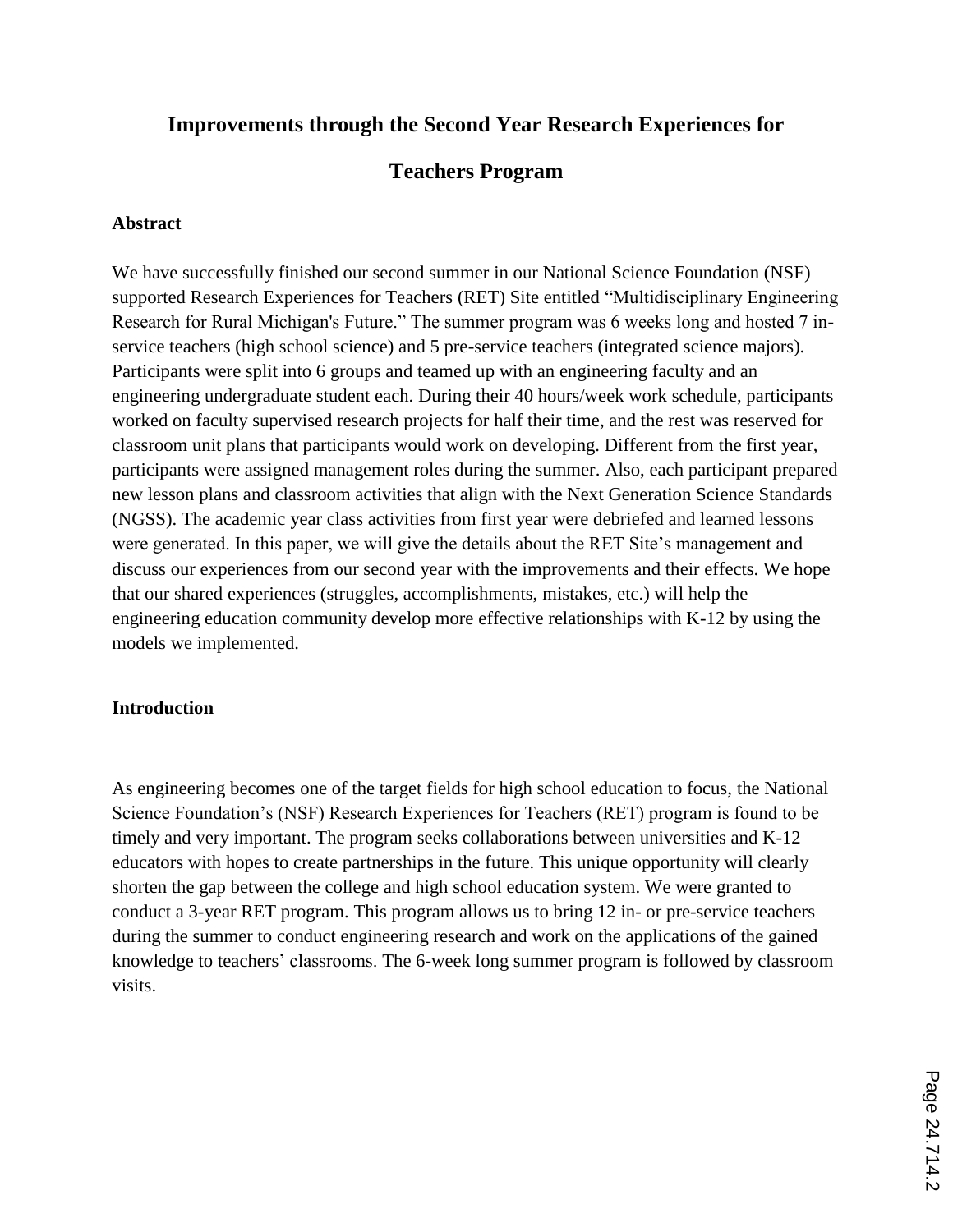# **RET Site Management**

As NSF encourages RET sites to have the same participants for consecutive years, we have only advertised the program for two spots of those absent for personal reasons of those participants. Last year, we had 7 in-service and 5 pre-service teachers. This year, we were able to include another pre-service teacher but we remained the same numbers in terms of participants because one of our last year's pre-service teachers graduated and started as an in-service teacher.

Different from last year, we have set the expectations clearly. A document was prepared and sent it to our participants in advance by stating the following expectations and deliverables:

- Each participant will prepare lesson plans and/or classroom activities and present those to us (some of you will have particular assignments in this expectation). We call this TDL (Teaching a Developed Lesson). Expect to present one or two TDLs.
- Last year's in-service teachers will give a 1-2 hour lesson that they have changed/modified last year according to their experience from last summer. We call this TCL (Teaching a Changed Lesson).
- Each participant will write a report of potential applications/ties of the research to their teaching.
- Each participant will prepare a poster for the final day of the program.

We also assigned some specific roles for each participant to self-manage some of the administrative duties that are given below:

**Technologist:** XX will organize some education technology workshops. He will also maintain the web site and supervise those who have technology implementation component in their lesson plans.

**TD bugger/supervisor:** XX will be overseeing all TD (Teacher development) projects may it be a lesson plan or classroom activity development. She will "bug" you often to make sure you are in the right track in terms of RET program goals.

**Vernier guru**: XX will organize some workshops on Vernier probes. He will also help others implement Vernier related activities.

**Luncher**: We will have lunch gatherings three times a week. XX will be responsible facilitating the conversations with visitors. This might include setting the initial theme or steering the conversation to the direction that fits to everybody.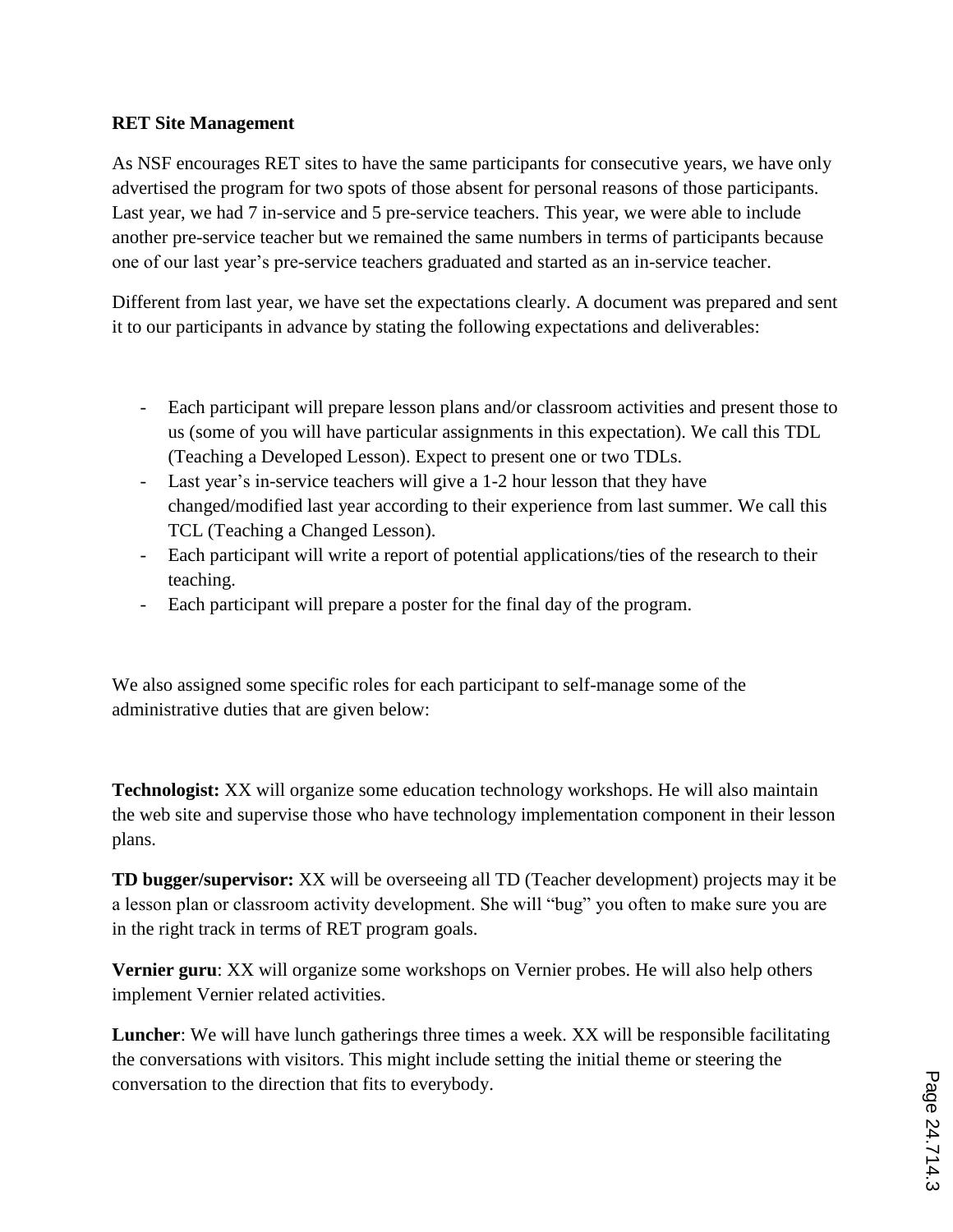**Digitizers**: XX and YY will develop the entire EGR 190 (Digital Circuits) class content and related activities. This class that ZZ taught last year will be completely flipped!

**Reporter**: XX will keep the blog updates, take pictures during TD and research, and ask questions, work on the Facebook page and Twitter.

**Activists**: This year's academic year visits will be planned and developed during the program. XX will lead this effort. YY, ZZ, and TT will develop the activities.

**Forumist**: XX will organize forums about describing, evaluating, and comparing professional training among participants.

**NGSSers**: We need to make sure that your TD time aligns well with NGSS. Therefore, XX and YY will make extra effort to check all the developed material addresses a related content in NGSS.

The daily agenda of the program was slightly changed to keep every day consistent. The following schedule was distributed to the participants:

8.30 am – 9 am: Breakfast

9 am – 12 pm: TD (Teaching development)

12 pm – 1 pm: Working lunch  $(M, W, F)$ 

1 pm – 5 pm: Research

Different from last year, the classroom activities were developed during the summer program and most of the activities have been implemented in the classrooms of the in-service teachers already.

A comprehensive assessment plan was developed and participants were surveyed at the beginning and the end of the program. While we are still in the process of analyzing the data, the questions for the surveys were listed below: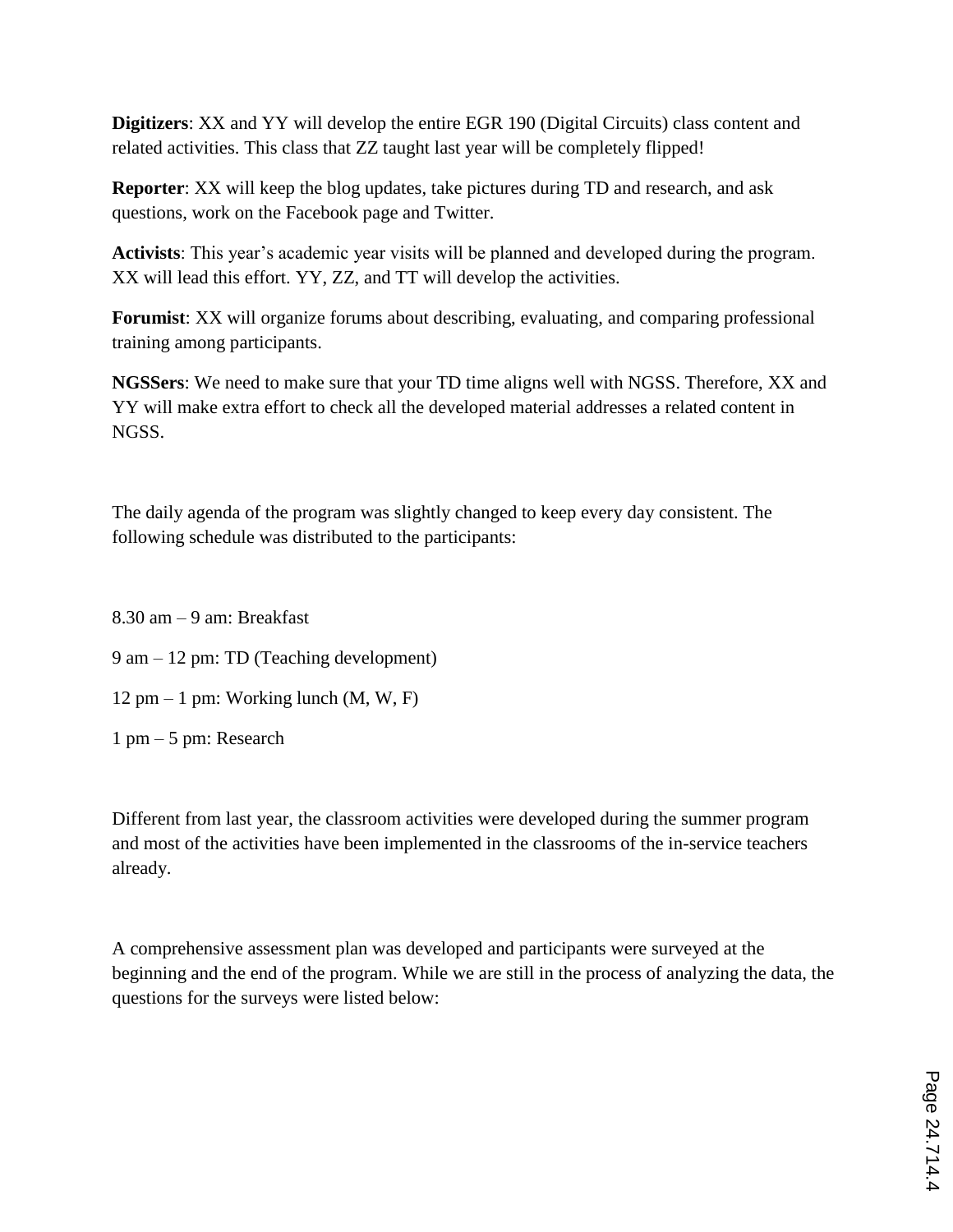# **Participant End-of-Summer Program Questionnaire**

1. What is your name? (Note: This is for tracking purposes only; your name will be replaced with a random number.)

# **PART ONE: PROGRAM OBJECTIVES:**

**This summer program has been designed with specific objectives in mind. For Items 2-7, please rate each of the objectives according to your perception of whether you think the objective was ACCOMPLISHED. A "1" on the scale represents a "low" level of accomplishment; a "5" represents a "high" level of accomplishment. Please make comments.**

2. Foster trusting, successful working relationships between faculty researchers, experienced engineering students, and teachers.

3. Develop skills, abilities, and attitudes related to leadership, curriculum development, and assessment.

4. Facilitate the development of high school STEM-based classroom instructional materials for use in rural areas of northern Lower Michigan.

5. Convey basic engineering concepts through research projects on smart vehicles.

6. Successfully implement a six-week summer research experience within the School of Engineering and Technology (SET) labs at CMU.

7. Recognize "scientific language" and "teacher language," and know when and how to use each language.

# **SECTION TWO: PROGRAM ACTIVITIES:**

**For Items 8-14, please rate the various summer program activities on their usefulness on a scale of 1-5, with 1 = Not useful and 5 = Very Useful. Please make comments.**

8. Participating in intensive research on various aspects of smart car vehicle development.

9. Coaching on curriculum development with new standards.

10. CMU faculty visits highlighting research and education topics.

11. Training sessions for lab instruments and/or tools.

- 12. Professional development sessions on effective teaching.
- 13. Social activities and team building activities.

14. Reflection sessions.

# **SECTION THREE: RESEARCH**

### **For Items 15-19, rate each statement on a scale of 1-5, with 1 = Strongly Disagree and 5 = Strongly Agree. Please make comments.**

15. Expectations of the summer program were clearly communicated from the start.

16. Program staff kept me informed of program activities (e.g., the schedule was clearly communicated).

17. My responsibilities in the research lab were clearly explained.

18. The faculty leader of my research team was readily available to answer my questions.

19. A collaborative and helpful tone was established during the summer program.

# **SECTION FOUR: FUTURE PLANS**

20. Are you planning to participate in a scientific conference? \_\_\_\_Yes \_\_\_\_No If yes, please describe:

21. Are you planning to develop a poster or research paper of your work? Yes No If yes, please describe:

22. Are you planning to make any formal presentations of your work? \_\_\_\_Yes \_\_\_No If yes, please describe:

23. Do you have plans for graduate school? \_\_\_ Yes \_\_\_No If so, what are those plans?

**PART FIVE: PERCEPTIONS OF ENGINEERING DISCIPLINE**

**For Questions 24-33, rate the degree to which you agree or disagree with each statement on a 5 point scale, with 1 = strongly disagree to 5 = strongly agree. Please make comments to explain your ratings.**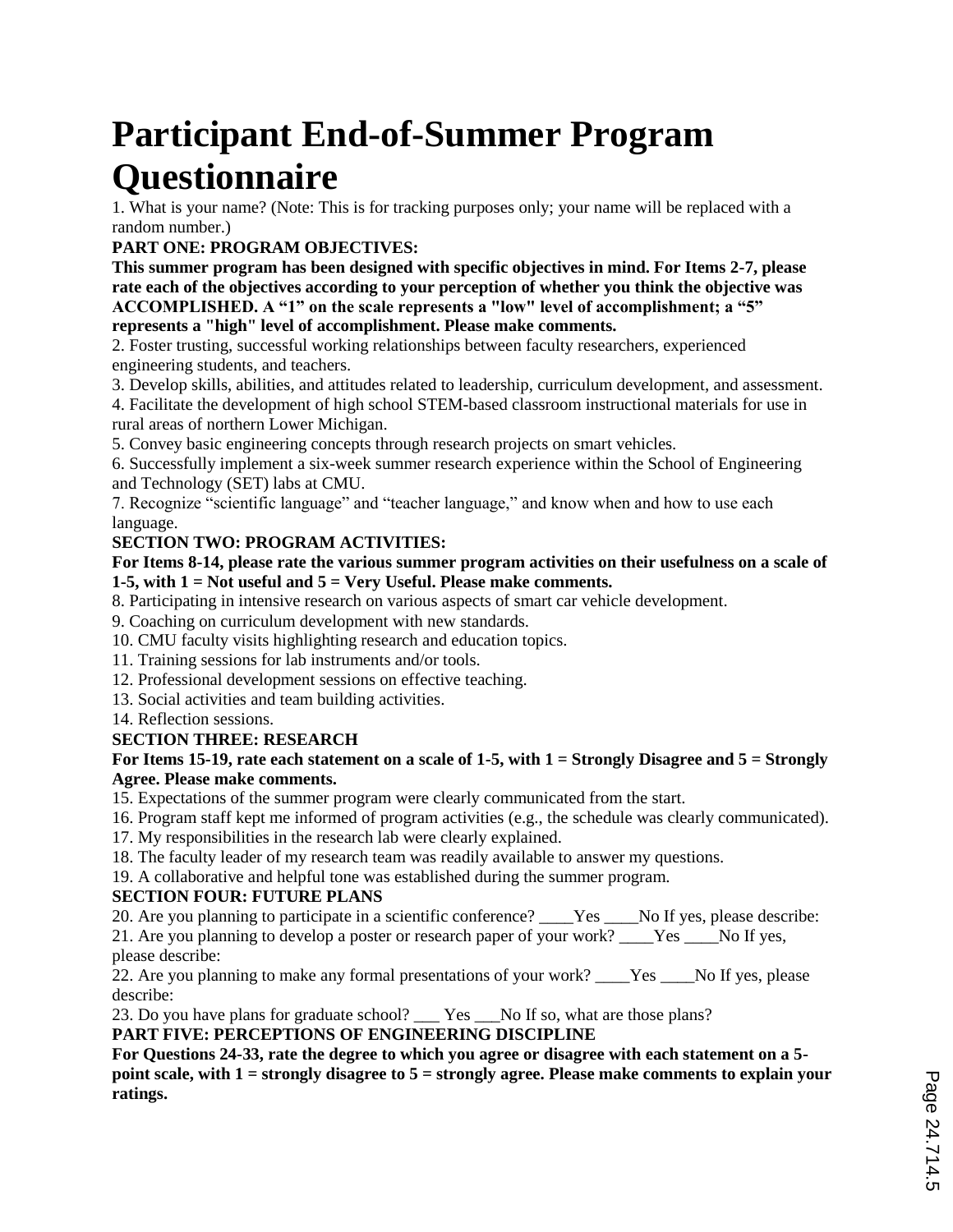24. You have to study engineering for a long time before you see how useful it is.

25. Memorization plays a central role in learning basic science and engineering concepts.

26. A lot of things in science must be simply accepted as true and remembered.

27. It is important to teach students how to think and communicate scientifically.

28. Every student should feel that science is something she/he can do.

29. Every student should feel that engineering is something she/he can do.

30. I understand science concepts well enough to be effective in teaching them.

31. I understand engineering concepts well enough to be effective in teaching them.

32. I am typically able to answer students' questions related to science.

33. I am typically able to answer students' questions related to engineering.

### **PART SIX: NEXT GENERATION SCIENCE STANDARDS**

34. Rate the degree to which you are familiar with the Next Generation Science Standards (NGSS) on a 5-point scale, with  $1 = no$  familiarity to  $5 = very$  familiar. Please make comments to explain your ratings.

35. Please make three to five statements which reflect specific terms or ideas that you recall about the Next Generation Science Standards (NGSS).

### **SECTION SEVEN: REFLECTIONS**

**For Questions 36-41, rate the degree to which you agree or disagree with each statement on a 5 point scale, with 1 = strongly disagree to 5 = strongly agree. Please make comments to explain your ratings.**

36. I plan to develop or modify lesson plans or classroom activities this academic year that are aligned with NGSS or general engineering.

37. I was actively involved in an engineering research project with focus on smart-vehicles.

38. The activities that I engaged in this summer continually built on what I learned and lead to more advanced work.

39. I found it useful/helpful to work with an in-service/pre-service teacher.

40. I found it useful/helpful to work with an undergraduate student.

41. I found it useful/helpful to work with an engineering faculty.

42. Please describe at least one or two ways that you will use what you have learned or developed through the summer program.

43. What are one or two BIG things that you have learned through your participation in the summer program?

44. How could the summer program have been improved?

45. Did the program meet your expectations in delivering what you were looking for? Yes No. Please explain why or why not.

46. What were the main challenges in the program? Were they any different than what you initially anticipated?

47. After participation in this program, did your perception on benefits to high school students change? If so, how?

48. Is there anything else that you would like to say?

# **Interview Questions for Program Participants**

*QUESTIONS FOR TEACHER AND ENGINEERIN G STUDENT TEAM MEMBERS:*

1. (All) What is your role in this project?

2. (All) Why did you decide to participate in this project?

3. (All) Please describe the activities that you and your research team engaged in.

4. (All) How would you describe your working relationship with your faculty research team leader?

With other members of your team? In what ways would you like to see these working relationships